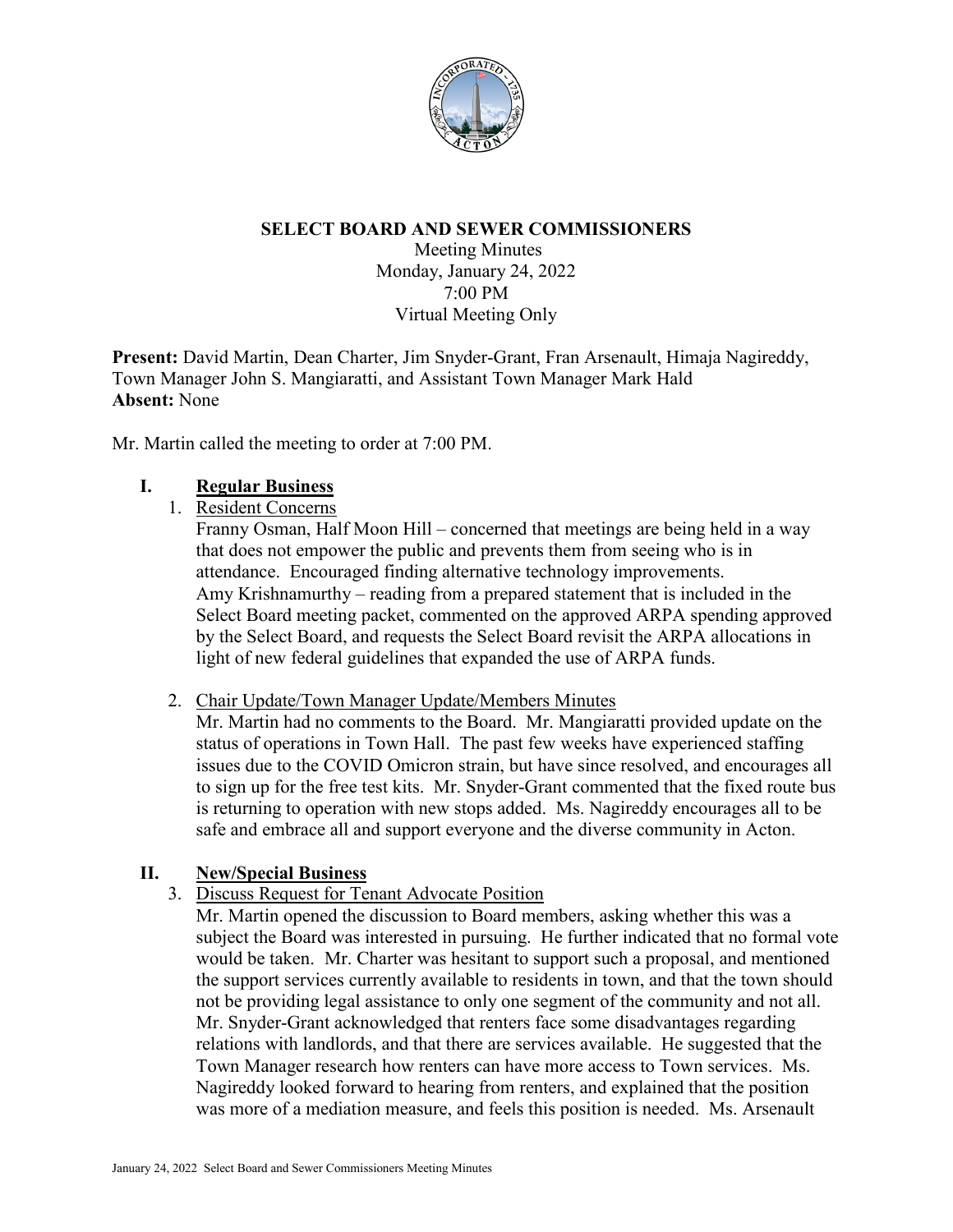

supports the position; there are residents in town that do need that assistance. Mr. Martin commented that there needs to be more information justifying the need for such a position and what type of resources would be required, such as the need for legal resources, and would support a town meeting article to support a study. Mr. Snyder-Grant's comments echoed both comments from other Board members, and suggests advertising on the town website and using a central phone number and email address to start tracking inquiries for assistance. Mr. Martin suggested drafting a charge for a Social Services Study committee.

Melissa Winfield – supports the position and suggests that tenants meet with their landlord first, and if no progress is made then meet with tenant advocate and landlord. Ruth Thatcher – supports a tenant advocate and to include in a future budget. Jennifer Morazes – emphasizes an advocate position that is not a lawyer, and

prepared a possible job description that would work with the Community Services Coordinator.

Matthew Ranney, Great Road Condominium – lived in apartments that were in abysmal conditions, and not centrally managed.

Danny Factor, 11 Davis Road – feels it is reasonable to fund this position in the budget and that it would benefit thousands of residents, and requests that Town Meeting voters have the chance to approve the funding.

Terra, West Acton – supports tenant advocate position, would entertain a citizen petition for Town Meeting if the Board doesn't vote on this during the meeting. Dana Snyder-Grant – supports a tenant advocate position, and concerned that renters don't have a voice and they need someone to turn to for representation, and that using ARPA money to fund the position would be appropriate.

Rudy Jartu, 8 Parker Street – supports creating a tenant advocate position in the current budget, and feels that renters have no say or voice.

Kirsten Spargo, Yankee Village – concerned about renters who face adversity with financial and health issues and feels that renters should not have to deal with managers that live out of state and lack of action.

Stella Ko, 11 Guswood Road – supports the renter community and a tenant advocate position.

Virginia Loftus – senior and disabled renter at Windsor Green, the advocate would serve as an ambassador/liaison to the community and feels it is a federally subsidized program, feels that Acton has been stretched too thin and Acton is the largest rental community in the western suburbs.

Franny Osman – commented on the improvement of the involvement of the Acton Committee on Climate and Housing with more renters being more involved. Mary Chella – experienced bad landlords, and is looking for a position to represent

the renters.

Madeline Cruz, Yankee Village – commented on a statement made by a Board member and felt it was disrespectful and feels that renters like herself deserve to have their voices heard.

Nancy Corcoran – does not feel that the position is needed immediately and that there should be a study conducted to see if there was a need, and found that 18 surrounding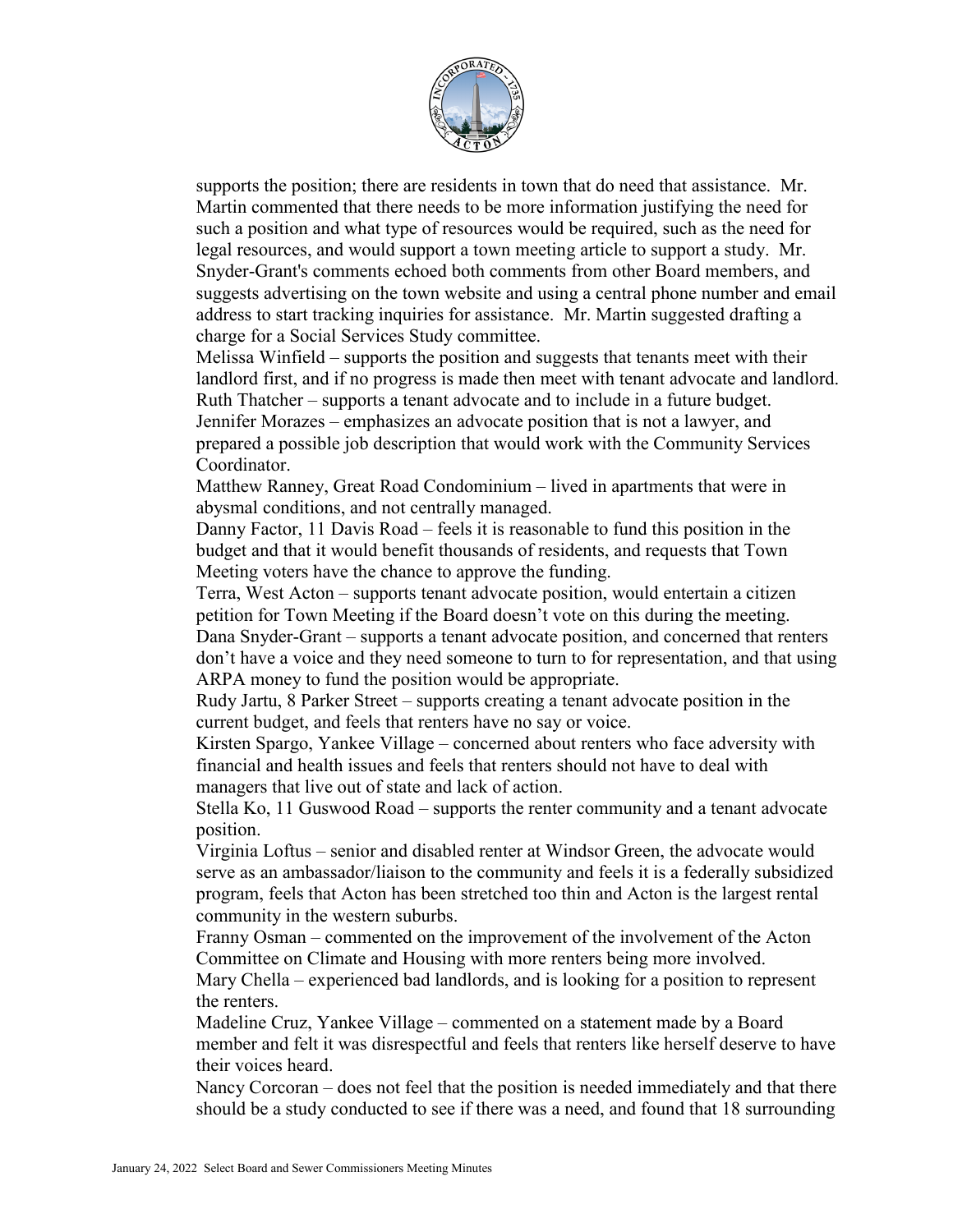

communities do not have a tenant advocate position, and feels that the town currently has the resources in place to provide support, and feels that what is needed is publicity to let renters know what resources are available, and fears that town is spread thin financially.

Michael Biales, 80 Willow Street – feels the position needs to be well publicized so that renters know there is assistance available.

Ms. Nagireddy thanked the public for their comments and noted the renter population are integral members of the community; agreed with setting up an email or hotline number to take renters' questions and/or concerns and supported setting up a study and a study committee.

Ms. Arsenault thanked the public for submitting their comments.

Mr. Martin appreciated the comments and clarified that if someone was hired, they would not be able to perform the legal tasks that many renters are requesting, which is why the study is needed.

Mr. Mangiaratti went over the email to the Board that was included in the public packet regarding ideas about this position. There are several resources in Town to assist renters such as the Board of Health, Community Services Coordinator, Council on Aging, Family Services Resource Officer, Veterans Services, Town Manager Staff and Transportation Coordinator, and Planning Office Staff, as well as the Acton Community Housing Corporation (ACHC), Acton Housing Authority (internal tenant advocate on staff), interdepartmental working groups, Hoarding Task Force, and the Town Services Hotline 978-929-6600 to help people get in touch with specific services. Mr. Mangiaratti noted that creating a tracking system and studying the need for addiional renter resources are staff-intensive activities, and asked for assistance from the Board in identifying what other priorities could be lowered or dropped to make room for this new work.

Mr. Snyder-Grant suggested tracking calls that are requesting assistance, mailing information to renters, and having the Manager and the Chair have a preliminary discussion before the next meeting to discuss how requests for staff time to work on short-term and medium-term improvements to adressing renter's needs could be prioritised.

Ms. Nagireddy questioned if the position would be funded through ARPA funds or added into the town budget and extending renters assistance, and if part of the study would be charting what resources renters have not been able to receive. Mr. Martin noted that that should be part of the Social Services Study Committee charge.

4. Sewer Commissioner Business

a. Sewer District Plus Privilege Fee Request, Hawk's Crest Reserve Subdivision, 74 Main Street and 5 Fletcher Court

Attorney Mark Bobrowski represented the applicant Mark Gallagher, Seal Harbor, LLC. The request is to connect 8 housing units to the Sewer District. Atty. Bobrowski listed several locations that recently were added to the sewer district within the past 7 years, and noted that the development will only add less than 4000 gallons title 5 flow and would offer the Commission \$25,000 towards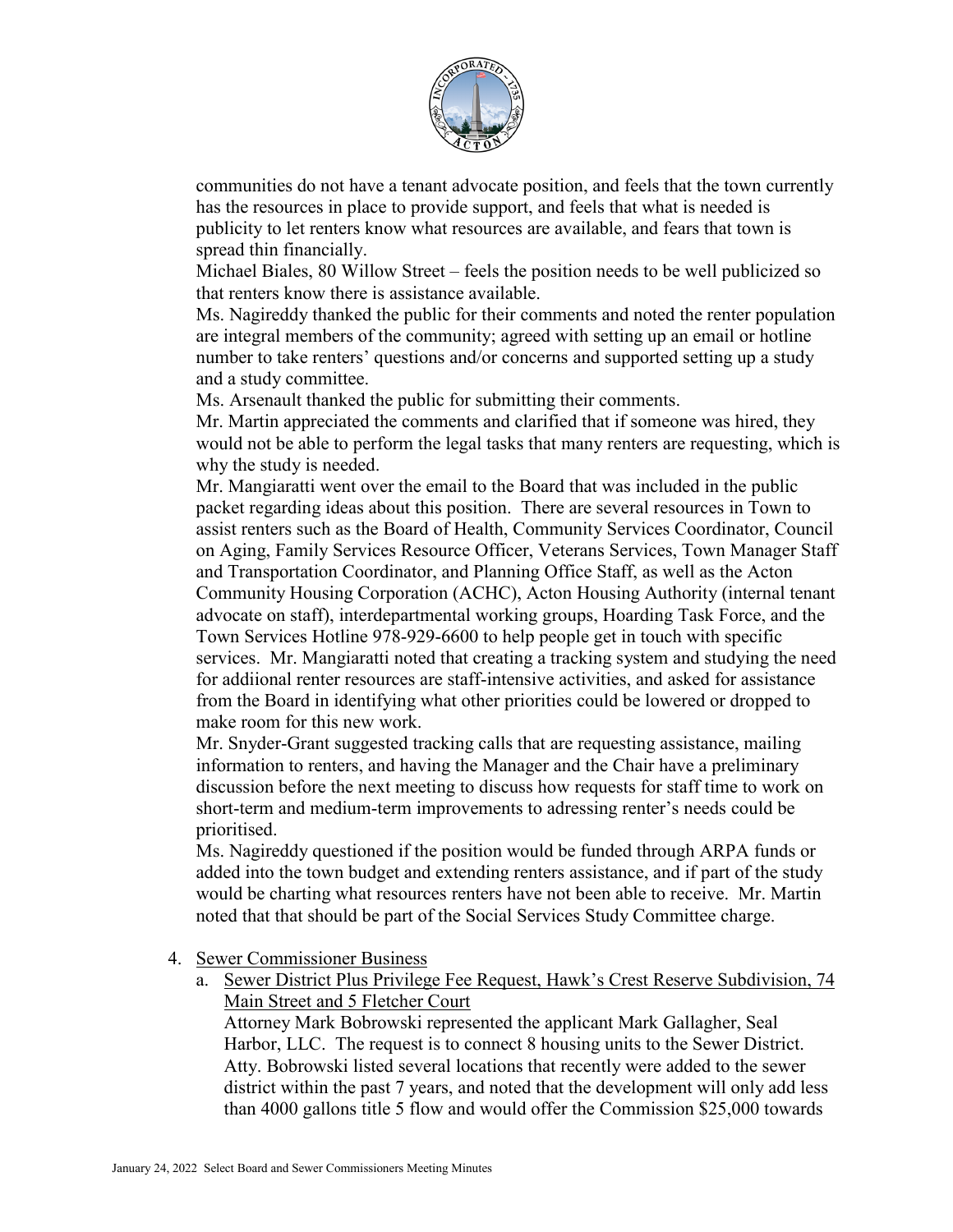

INI reduction or any other reasonable purpose. Town Counsel Nina Pickering-Cook described to the Board if a development that is in or outside of the sewer district can connect depends on two criteria – the capacity of the Wastewater Treatment Plant and location of the property. If there is sufficient capacity, the Commissioners cannot reject a request to connect on basis anticipated future development or connections. Mr. Snyder-Grant expressed concern regarding households that are currently within the sewer district that have paid their betterment fee and want to connect, but are told they can't because the WTP has reached capacity by allowing developers to connect outside the district and questioned if they would have to be refunded or future legal actions. Mr. Snyder-Grant questioned to the Town Manager if the \$25,000 would assist in maintenance costs, the Town Manager affirmed that it would assist. The total amount in privilege fee would be \$210,000.

Terra, West Acton – questioned if people are within the sewer district and want to connect the town would have to reserve capacity for them, Mr. Martin noted that under our current regulations that the town does not have to reserve capacity. **Ms. Nagireddy moved, seconded by Mr. Snyder-Grant to admit Fletcher Court into the sewer district and allow 7 new connections for consideration of their privilege fee plus \$25,000 for INI work or other sewer needs and voted unanimously by roll call (5-0).**

b. Sewer Privilege Fee Request, Diplatzi Place Subdivision, 64,66, 68 Maple Street Attorney Stuart Singer represented the developer's request for sewer connection. When the project was approved by the Planning Board in early 2020, in-between public hearings with the Planning Board, the Sewer Commissioners increased the sewer privilege fee from \$12,300 to \$30,000, and his client was under the impression that the privilege fee would be \$12,300. The current purchaser of the property was requesting consideration of a reduction of the privilege fee. **Ms. Arsenault moved, seconded by Ms. Nagireddy to allow the single-family home at 64-68 Maple Street to connect to the sewer district for the normal privilege fee and voted unanimously by roll call (5-0)**

5. Update on Economic Development Initiatives from Director Julie Pierce Onos Economic Development Director Julie Pierce Onos presented several economic development initiatives using PowerPoint (a copy is included in the public meeting folder): (1) foundational economic development, (2) strategic communication, and (3) goals. Ms. Onos briefly explained why economic development is important to communities. The influx of new businesses affects the community in many positive ways, such as creating and maintaining employment, increasing tax revenue which, in turn, improves infrastructure and overall quality of life for community members. Ms. Onos described the grant applications she is working on with other town staff such as wayfinding, public art initiatives, and self-educating on various tax incentive programs to assist businesses apply for help to entice new business to town, and support for current businesses. Several Members suggested considering agricultural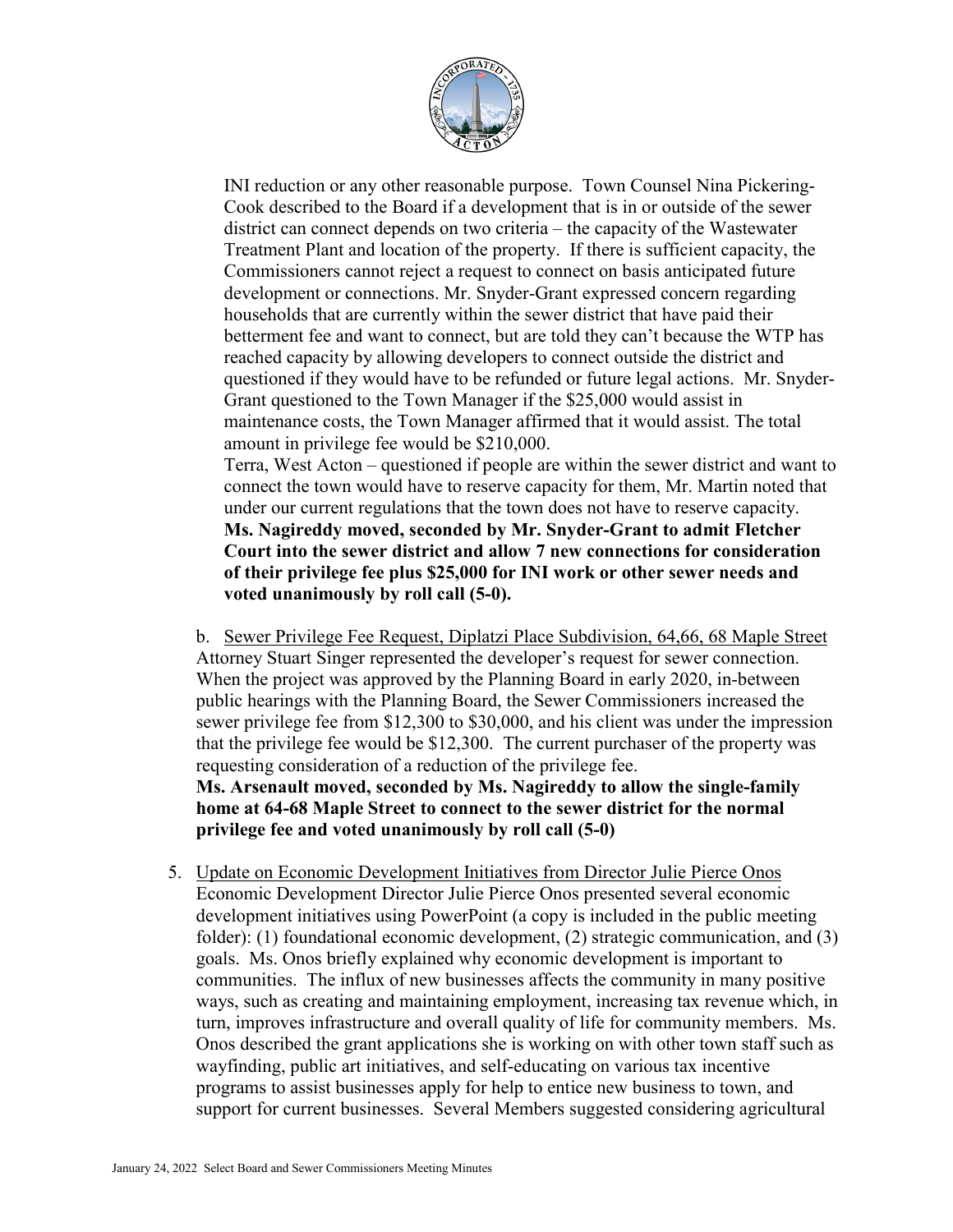

and tradesmen such as plumbers, electricians and landscaping companies to set up business in town. Ms. Onos can be reached at  $ipierceonos@actonna.gov$ 

### 6. Acton Town Center Redesign Presentation

Acton Town Meeting approved the project in the town center in 2021. DPW Director Corey York presented updates on the project plans. The decision to realign Concord Road to be one way heading onto Concord Road and a right turn only onto Main Street, adding bike lanes, relocating the horse trough to extend the one-way entrance onto Main Street, and adding texturized crosswalks. There were no comments from Board members.

Christi Andersen, Main Street – concerned about road noise generated with trucks and suggests to not add additional materials to the crosswalks.

David Honn, School Street – questioned if Mr. York will meet with the Historic District Commission and discuss applying for a Certificate of Appropriateness if the horse trough needs to be relocated.

Terra, West Acton – suggests laying a raised sidewalk on side streets and leave Main Street flat.

Mr. Martin is in favor of painted crosswalks over texturized crosswalks. **Mr. Charter moved, seconded by Ms. Arsenault to install painted crosswalks and voted unanimously by roll call (5-0).**

7. Discuss Proposed Community Preservation Act Projects from Town Departments, Boards and Committees and Identify a Prioritized List to Share with the Community Preservation Committee

Mr. Martin presented the list of Town-related CPA applications and requested that the Board categorize the applications as low, medium, or high. Mr. Mangiaratti explained each of the application requests. Members made suggestions on each application request for consideration by the CPC. No formal votes were taken. The Board finalized its recommendation as high priority or medium priority, with the projects listed in no subsequent order (numeric prefixes refer to the Project Application List contained in the public folder).

### **HIGH**

| 4 Revolutionary War Gravestone Restoration (historic)<br>$\bullet$ |                                                      | \$50,000    |
|--------------------------------------------------------------------|------------------------------------------------------|-------------|
| 7 Gardner Phase 3 Landscaping (recreation)<br>$\bullet$            |                                                      | \$100,000   |
| 11 RHSO Services - 2 years (housing)<br>$\bullet$                  |                                                      | \$70,000    |
| $\bullet$                                                          | 13 ACHC Community Housing Program Fund (housing)     |             |
| $\bullet$                                                          | 14 Open Space Acquisition and Set Aside (open space) | \$500,000   |
| 15 CPA Admin Support 5%<br>$\bullet$                               |                                                      | \$81,000    |
| <b>MEDIUM</b>                                                      |                                                      |             |
| $\bullet$                                                          | 1 Asa Parlin House Restoration (historic)            | \$1,064,000 |
| 2 Woodlawn Cemetery Chapel Restoration (historic)<br>$\bullet$     |                                                      | \$200,000   |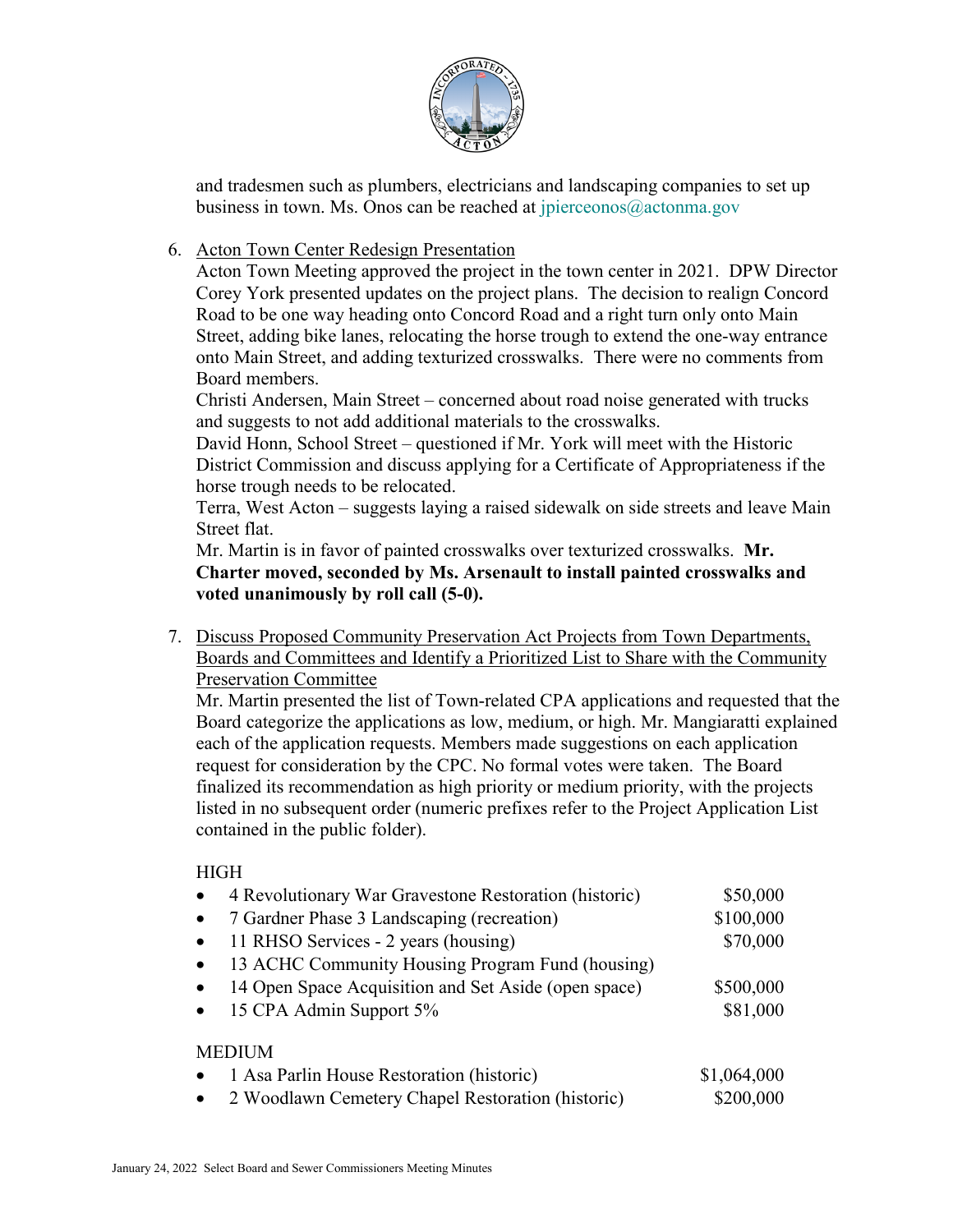

| • 3 Shoddy Mill Park - 53 River Street (historic) | \$182,000 |
|---------------------------------------------------|-----------|
| • 6 50 Audubon Drive Playground (recreation)      | \$75,000  |
| • 8 Elm Court Tennis Courts (recreation)          | \$165,000 |
| • 9 Boardwalk at Heath Hen Meadow (recreation)    | \$38,000  |

# 8. Discuss the Process for Changing the Community Preservation Act Funding Percentage

Mr. Martin noted that if the CPA surcharge percentage is increased from the current 1.5% to the maximum allowable 3%, the amount collected locally would double and there would be increased state reimbursement. Mr. Charter was concerned about the impact of increasing the CPA surcharge on the average taxpayer and we should publicize that effect prior to Town Meeting. Mr. Martin encouraged the public to submit comments regarding the CPA surcharge and what applications they support. Mr. Snyder-Grant supports increasing to 3% and feels it supports the large open space projects. Ms. Nagireddy is concerned about raising the surcharge and the impact upon families struggling financially. Mr. Martin would like Town boards and committees to discuss the topic and bring it back to the Board in two meetings (March) to decide if the Select Board wishes to place this in a warrant article.

# 9. Discuss Acton Boxborough Farmers Market Elm Street Location

Mr. Mangiaratti informed the Board the group that runs the Farmers Market is requesting to utilize the space for their 2022 season. Town staff has no issues, and looking for the Board to designate him to sign the agreement. **Mr. Snyder-Grant moved, seconded by Mr. Charter to approve the Farmers Market Elm Street location and to authorize the Town Manger to sign the 2022 Farmers Market agreement and voted unanimously by roll call (5-0)**

# 10. Designate Liaison for Open Space and Recreation Plan Update

Mr. Mangiaratti updated the Board that the original plan expired in October but were reassured that if the process to update was in progress it was not an issue and reached out to Boards and Committees who would be interested in who would be interested in being involved as a liaison from the Board for about 3-4 months. The consensus of the Board was for Mr. Snyder-Grant to be the Select Board liaison to the Open Space and Recreation Plan "working group".

11. Update on Home Rule Petition S.2515 An Act Authorizing the Town of Acton to Adopt and Enforce Local Regulations Restricting New Fossil Fuel Infrastructure and Certain Construction Mr. Snyder-Grant updated the Board that the Town presented testimony to the TUE Committee about our Home Rule Petition. The Chair of the Telecommunications

Utility Energy Committee is pursuing state legislation on restricting fossil fuel infrastructure, and there is the potential to have the home rule petition approved or possibly a state-wide ban.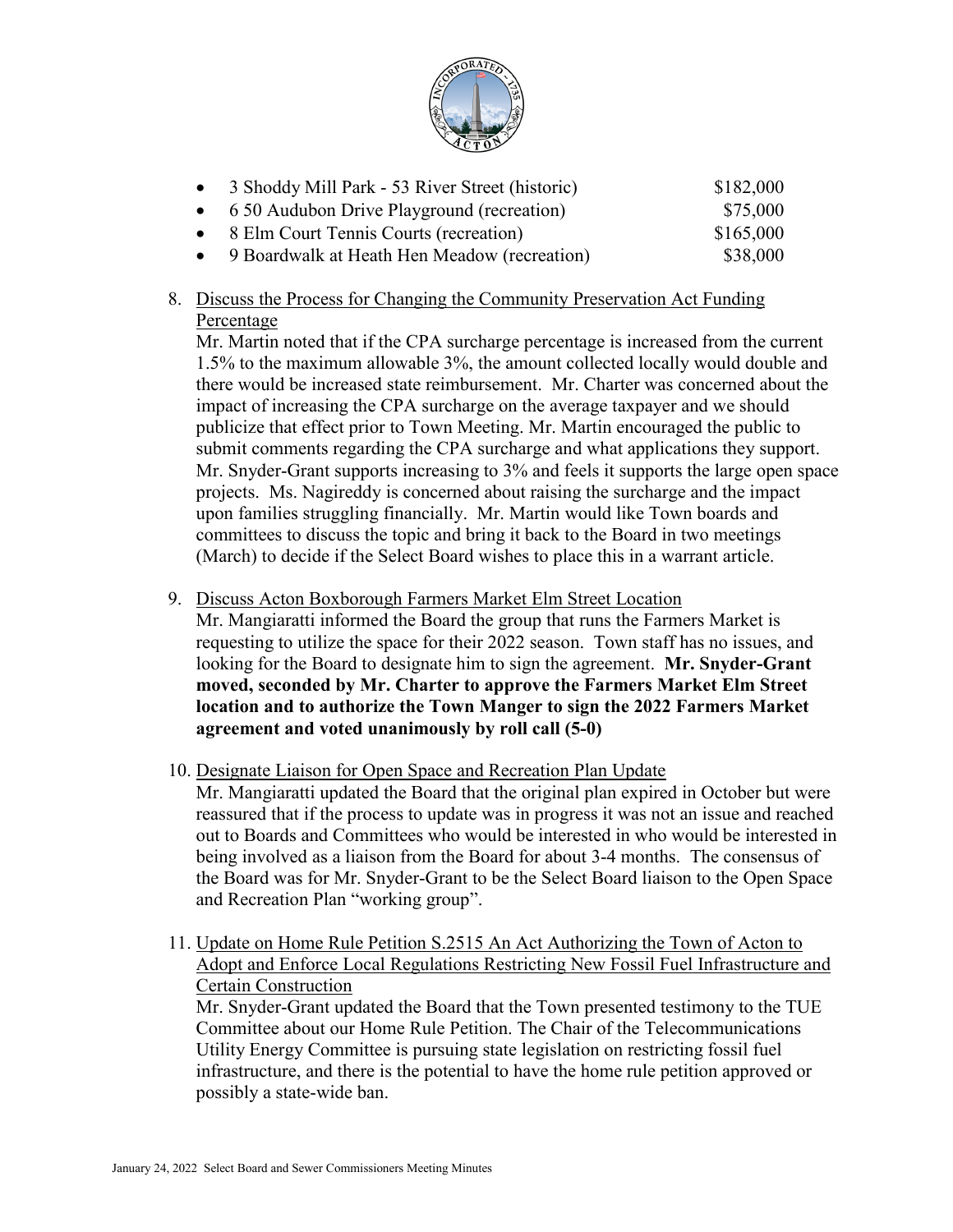

12. Update on Draft MBTA Community Compliance Guidelines for Multi-Family Districts under Section 3A of the Zoning Act

Mr. Mangiaratti updated the Board that the legislation advanced to the Governor's office was approved, and the state promulgated regulations on how to interpret that legislation. The Planning Director and Town Counsel reviewed the current zoning bylaws. Key points include a comment period through March  $31<sup>st</sup>$  for the Board and residents, submitting comments to DHCD and recommending the Board hold a public meeting in March to take comments from the public to send feedback to DHCD. There are certain housing and density regulations the town must comply with. The town is not currently in compliance. There is a form that could be submitted to Department of Housing and Community Development to make any changes to local zoning bylaws within the next two years (2024). Mr. Mangiaratti recommends that the Board agree to hold a public meeting in March and submit feedback, and file the form.

13. Discuss Current Plans for Fourth of July Celebration

Mr. Mangiaratti updated the Board and announced that there is no plan to hold a fireworks celebration in 2022 due to financial reasons and logistical challenges. Mr. Mangiaratti inquired what the town may want to do to celebrate the countries 250 anniversary in its place in 2025. Mr. Martin would like to continue to see the fireworks celebration in 2023 or 2024. The Board was in general agreement to not hold the fireworks celebration this year.

# **III. Consent Items**

Mr. Snyder-Grant held consent item 19. **Mr. Snyder-Grant moved, seconded by Ms. Arsenault to approve consent items 14-18 inclusive and voted unanimously by roll call vote (5-0).** Mr. Snyder-Grant was concerned that he has not seen the phase 1 report related to consent item 19 requesting a letter of support. Mr. Mangiaratti clarified that the application is for a grant, and that the application is due very soon and wanted to have this item on consent for consideration. **Mr. Charter moved, seconded by Ms. Arsenault to approve consent item 19 and voted by roll call vote 4-0-1 (Mr. Snyder-Grant abstained).**

**Mr. Snyder-Grant moved, seconded by Ms. Arsenault to adjourn and voted unanimously by roll call (5-0). Meeting adjourned at 11:10 PM.**

# **Documents and Exhibits Used During this Meeting**

- Agenda, January 24, 2022
- Email from Town Manager Regarding Tenant Advocate Position Dated January 18, 2022
- Memo from Town Engineer Regarding Request for Sewer District and Privilege Fee for 74 Main Street and 5 Fletcher Court Dated December 15, 2021
- Memo from Town Engineer Regarding Sewer Privilege Fee Request, 64 and 66 Maple Street Dated December 23, 2021
- Community Preservation Act Project Funding Request List